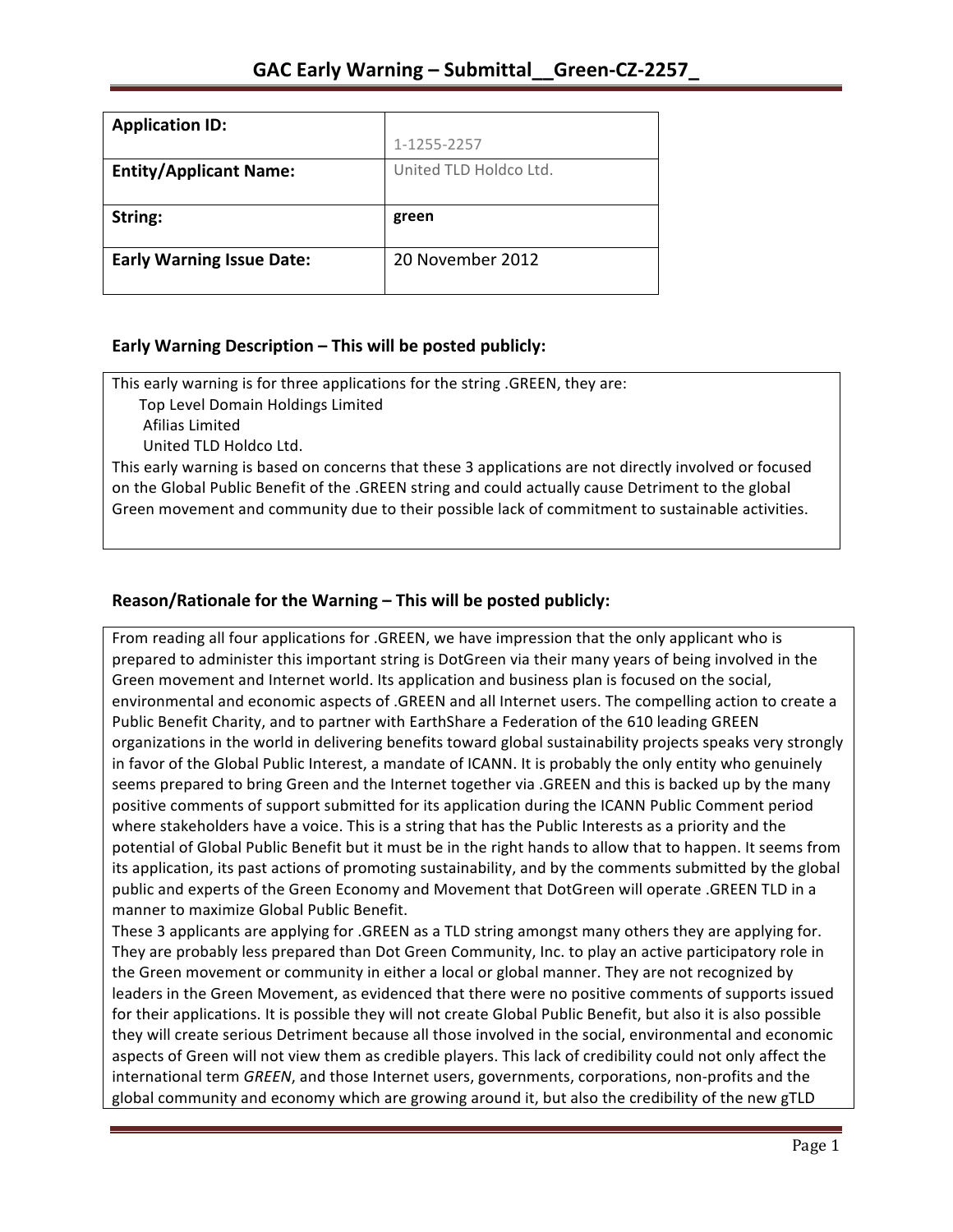program and of ICANN.

## **Possible Remediation steps for Applicant – This will be posted publicly:**

The Top Level Domain Holdings Limited, Afilias Limited and United TLD Holdco Ltd. should inform if and how they plan to use the TLD .green. In case they are not able to ensure use of the domain .green for environmental or green cases the applications should be withdrawn.

### **Further Notes from GAC Member(s) (Optional) – This will be posted publicly:**

This Early Warning is based upon the request of DotGreen Community, Inc.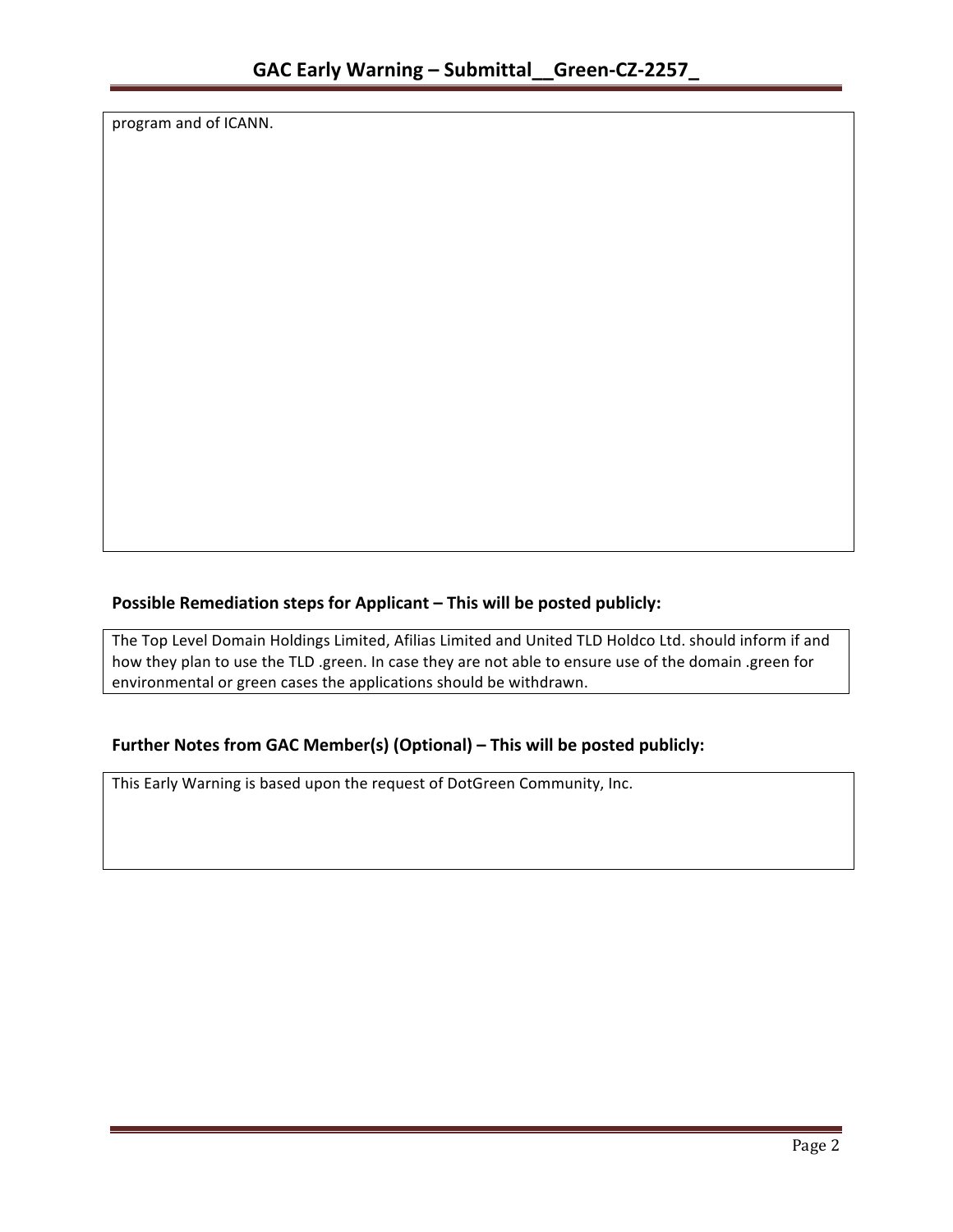# **INFORMATION FOR APPLICANTS**

## **About GAC Early Warning**

The GAC Early Warning is a notice only. It is not a formal objection, nor does it directly lead to a process that can result in rejection of the application. However, a GAC Early Warning should be taken seriously as it raises the likelihood that the application could be the subject of GAC Advice on New gTLDs or of a formal objection at a later stage in the process. Refer to section 1.1.2.4 of the Applicant Guidebook (http://newgtlds.icann.org/en/applicants/agb) for more information on GAC Early Warning.

# **Instructions if you receive the Early Warning**

**ICANN** strongly encourages you work with relevant parties as soon as possible to address the concerns **voiced in the GAC Early Warning.** 

### **Asking questions about your GAC Early Warning**

If you have questions or need clarification about your GAC Early Warning, please contact gacearlywarning@gac.icann.org. As highlighted above, ICANN strongly encourages you to contact gacearlywarning@gac.icann.org as soon as practicable regarding the issues identified in the Early Warning. 

### **Continuing with your application**

If you choose to continue with the application, then the "Applicant's Response" section below should be completed. In this section, you should notify the GAC of intended actions, including the expected completion date. This completed form should then be sent to gacearlywarning@gac.icann.org. If your remediation steps involve submitting requests for changes to your application, see the change request process at http://newgtlds.icann.org/en/applicants/customer-service/change-requests.

In the absence of a response, ICANN will continue to process the application as submitted.

### **Withdrawing your application**

If you choose to withdraw your application within the 21-day window to be eligible for a refund of 80% of the evaluation fee (USD 148,000), please follow the withdrawal process published at http://newgtlds.icann.org/en/applicants/customer-service/withdrawal-refund. Note that an application can still be withdrawn after the 21-day time period; however, the available refund amount is reduced. See section 1.5 of the Applicant Guidebook.

**For questions please contact: gacearlywarning@gac.icann.org**